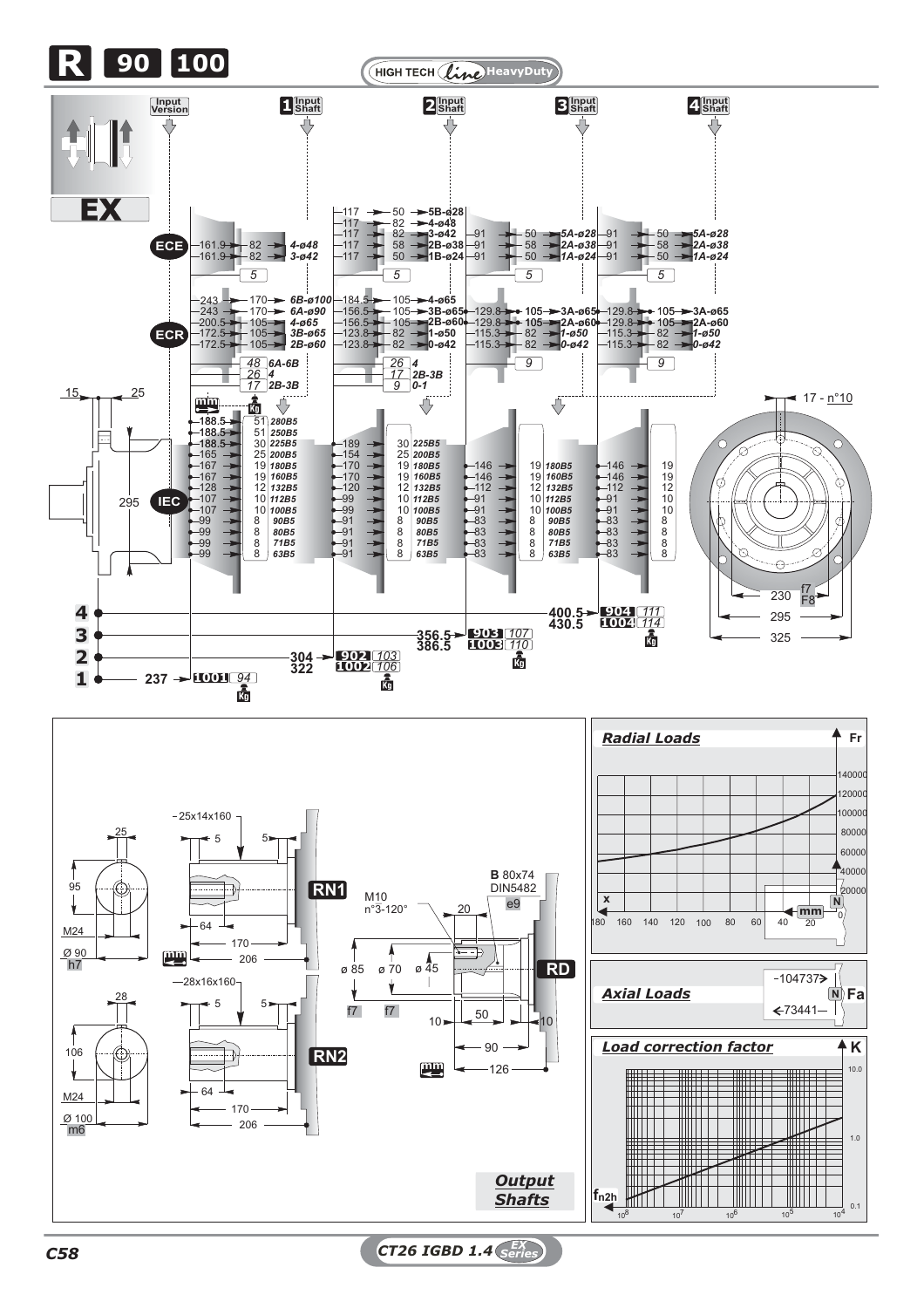



*CT26 IGBD 1.4 C59 EX Series*

*C*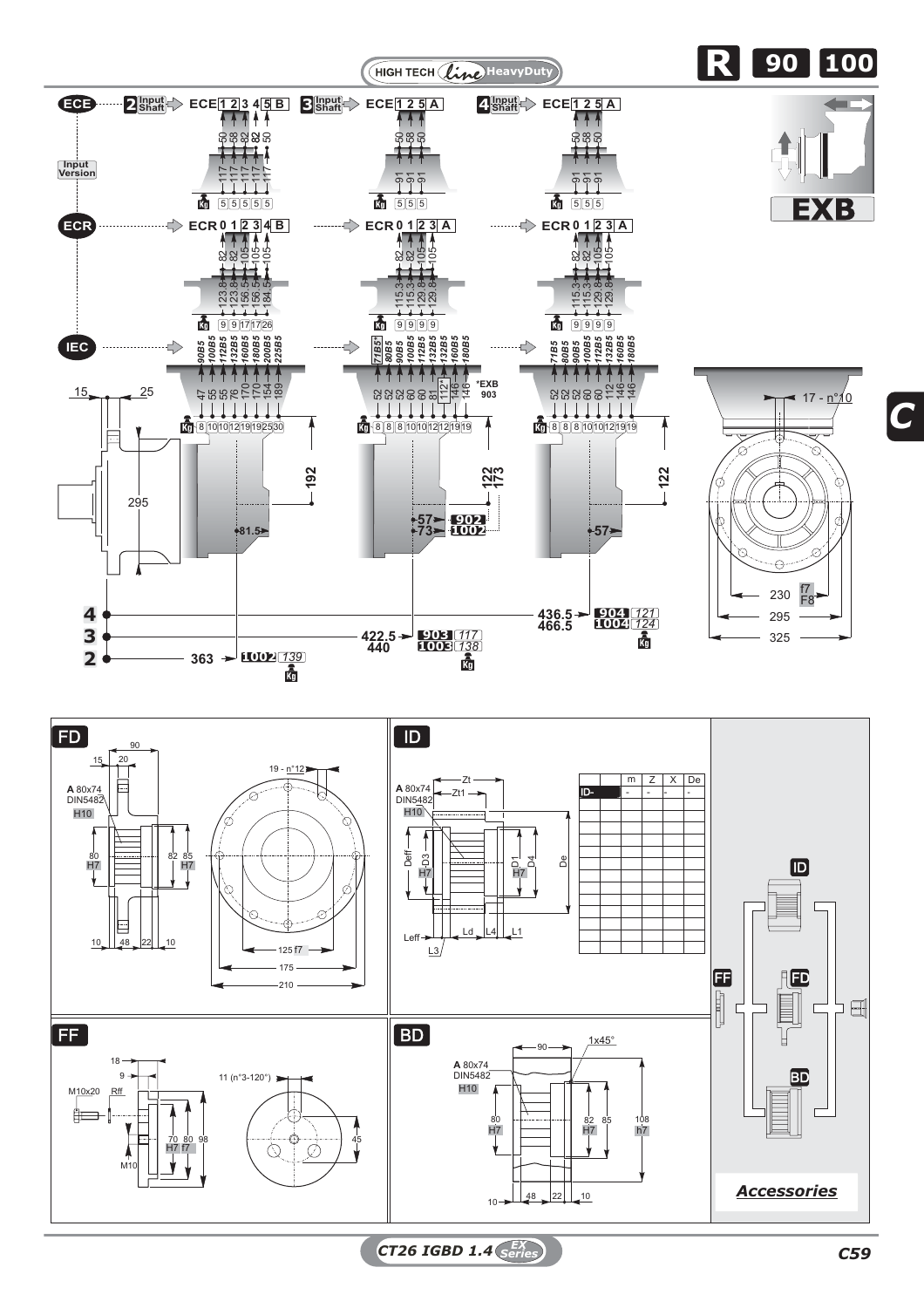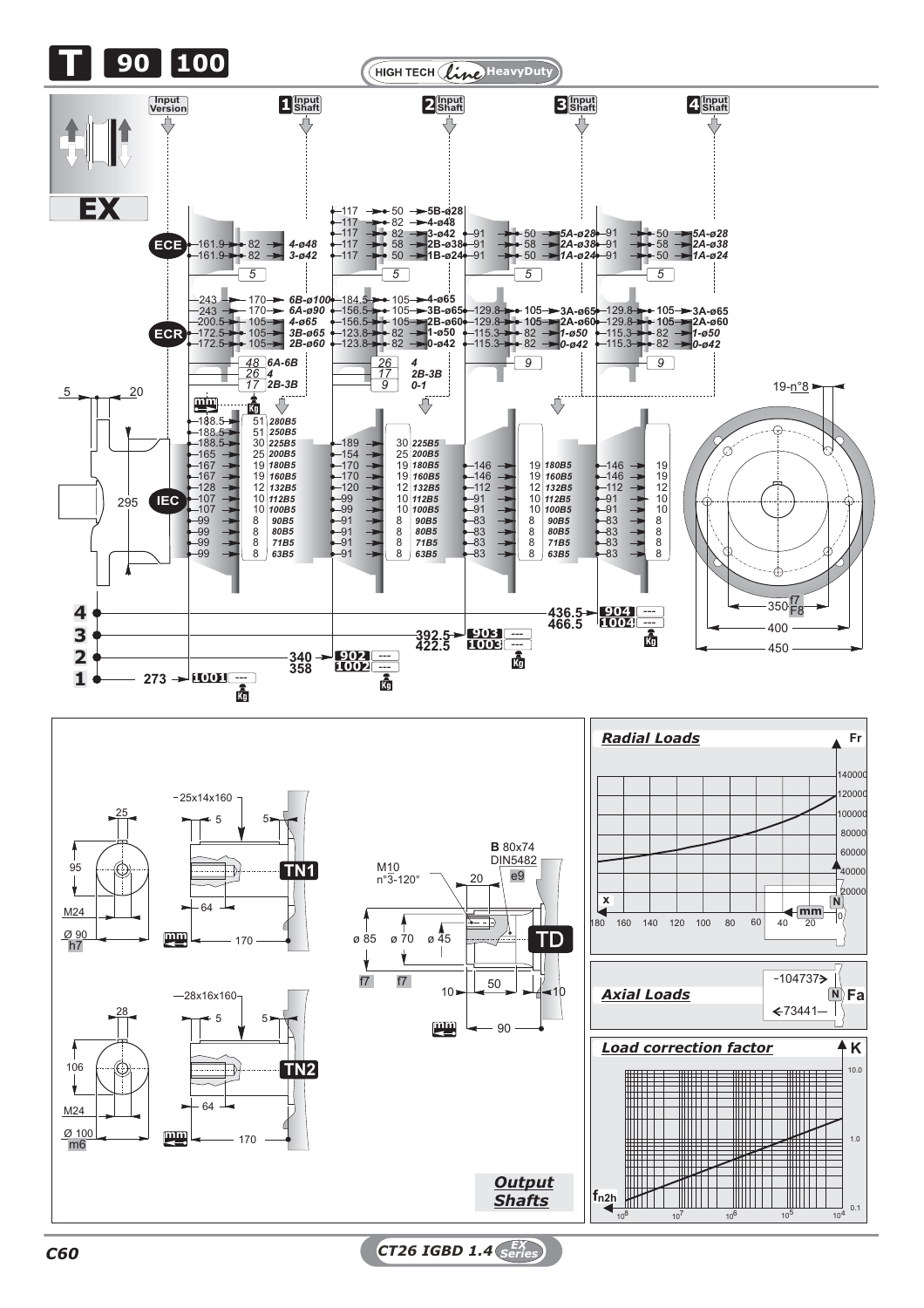



*CT26 IGBD 1.4 C61 EX Series*

*C*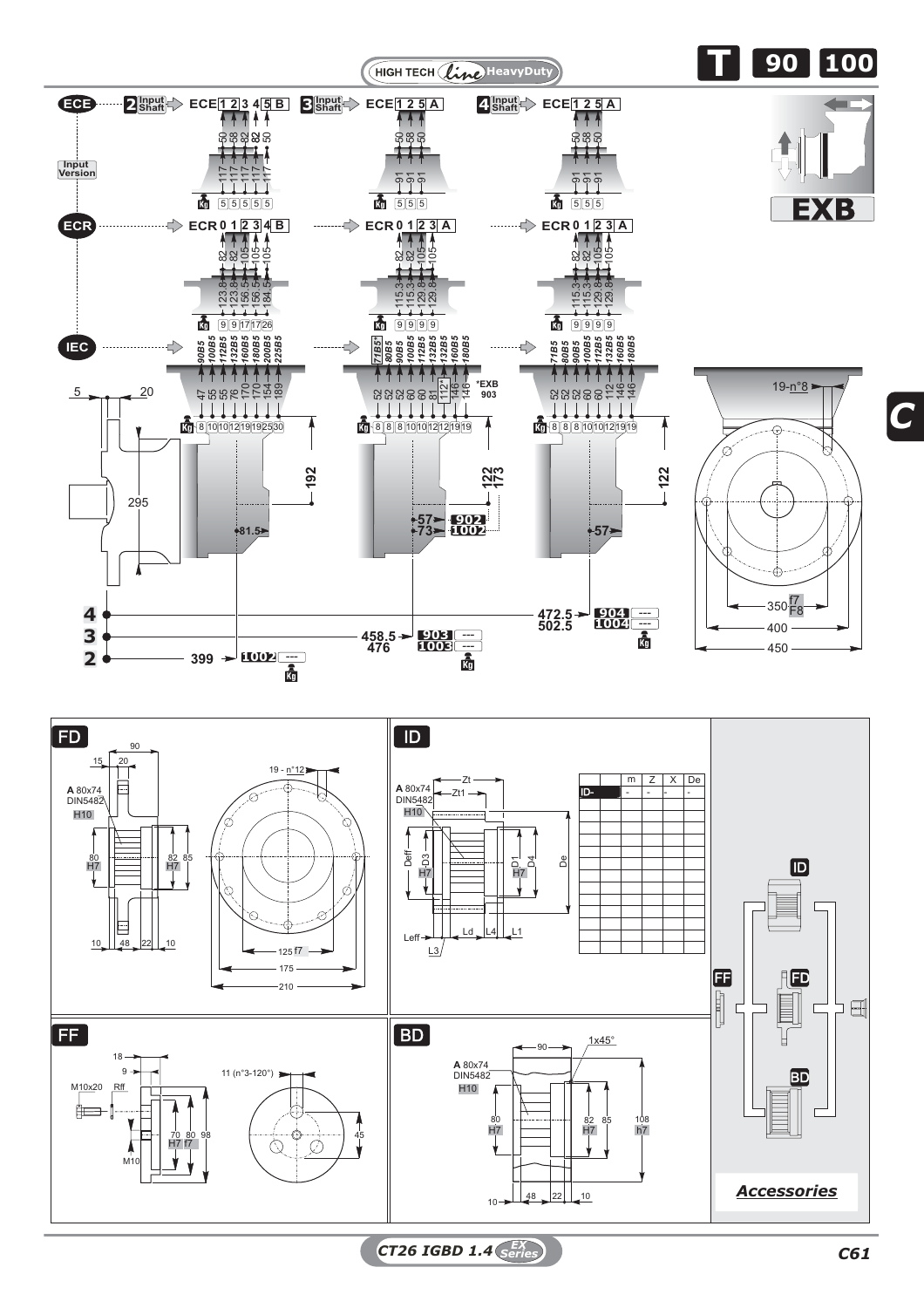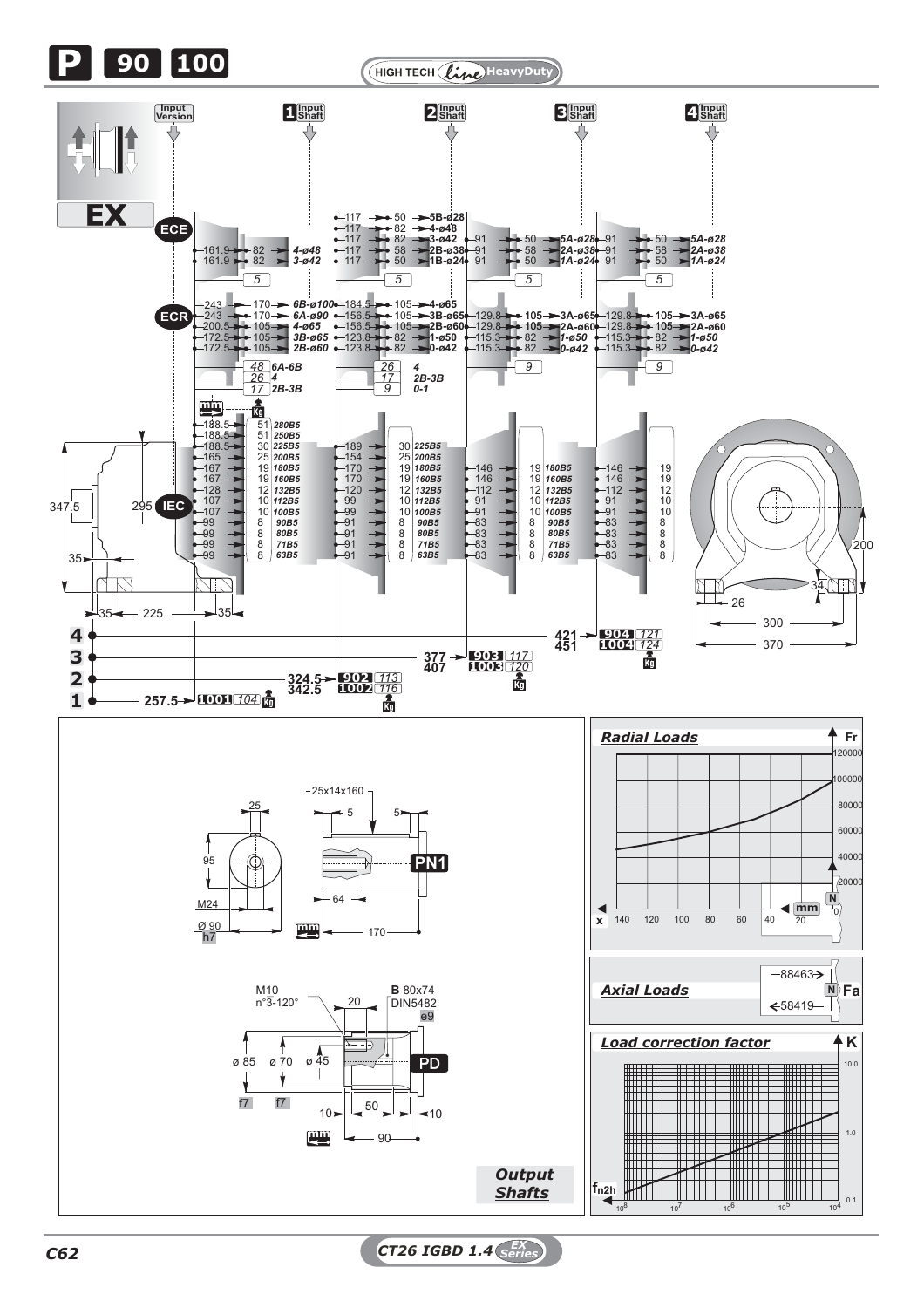

*C*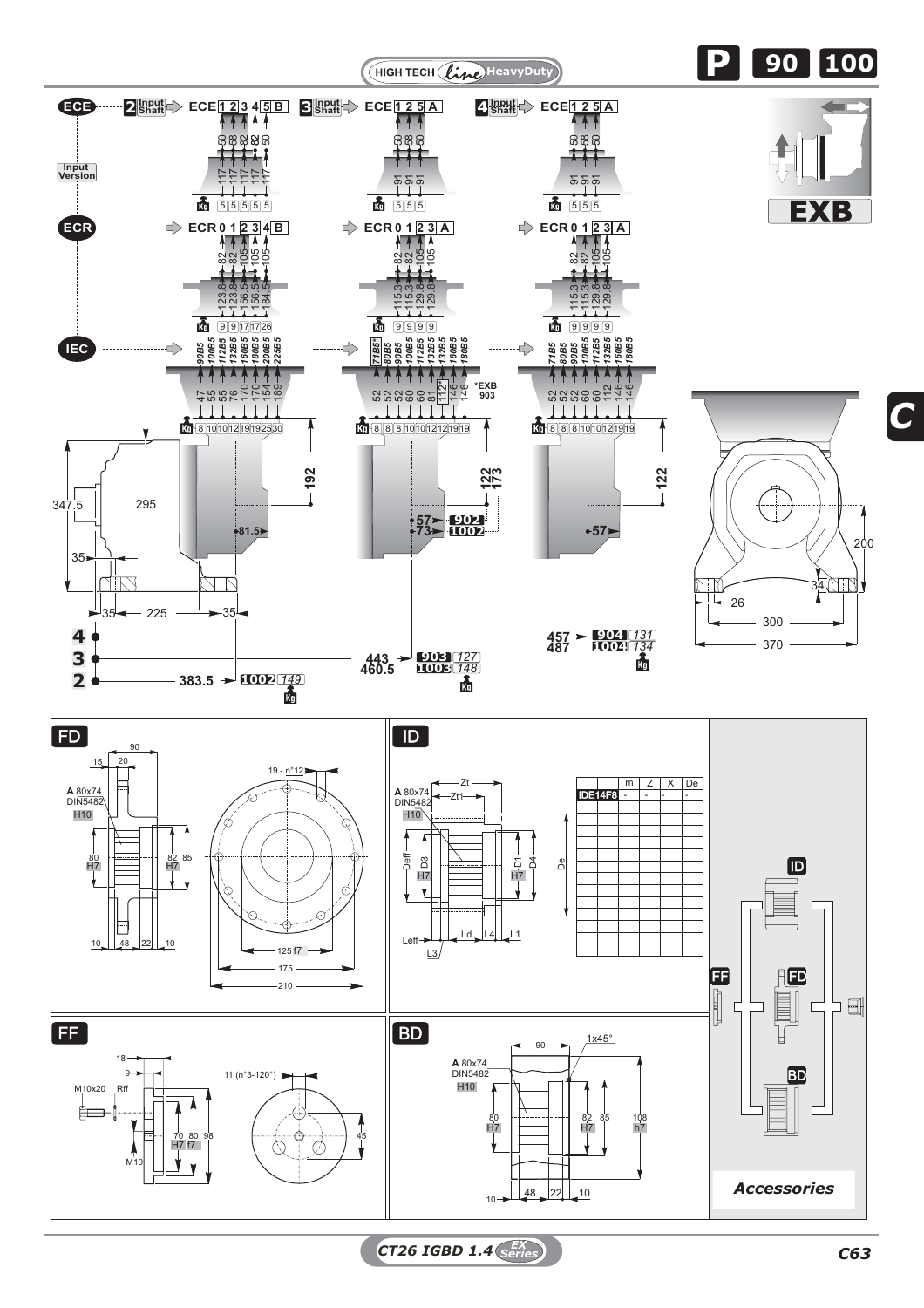



*C64 CT26 IGBD 1.4 EX Series*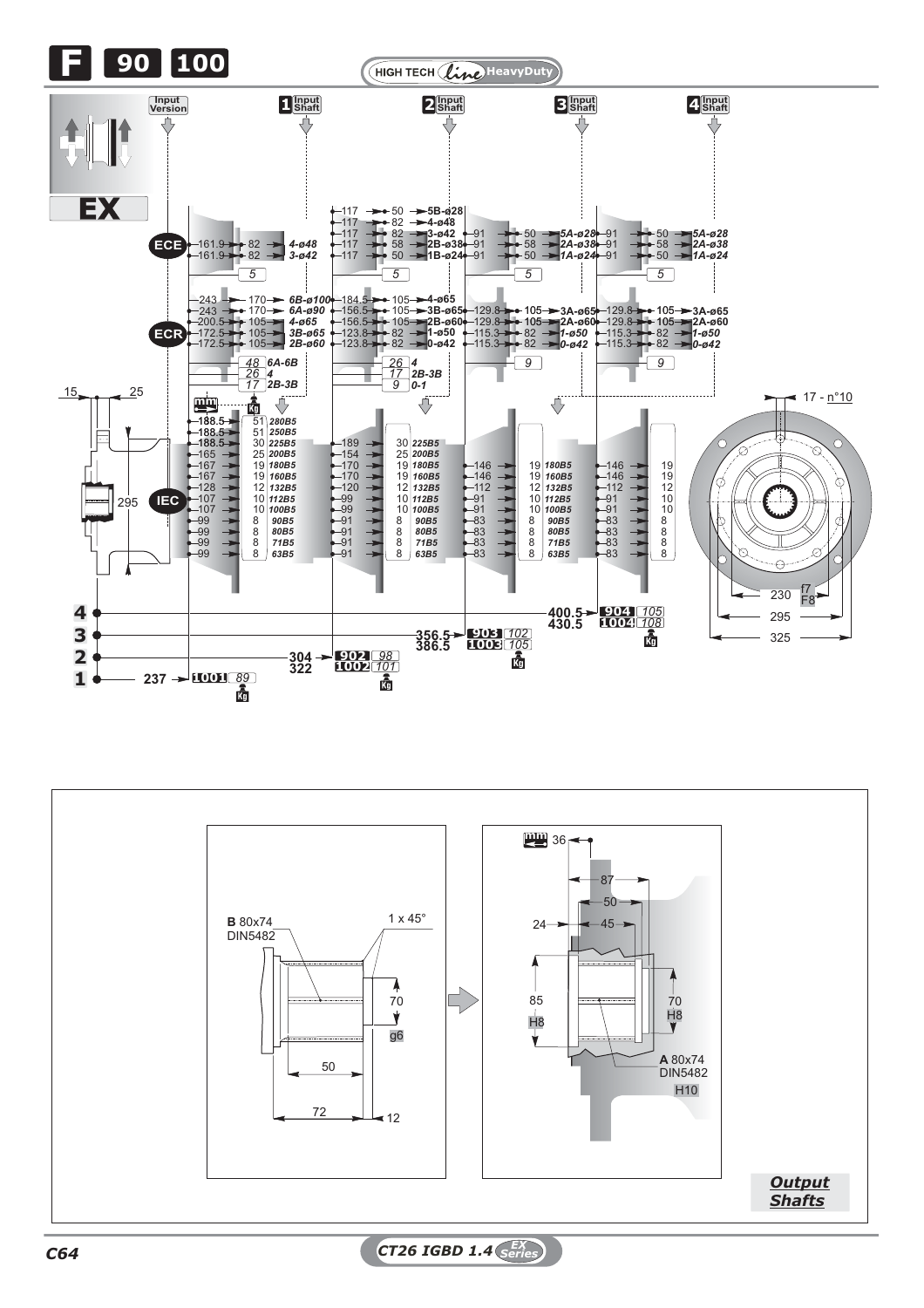



*CT26 IGBD 1.4 C65 EX Series*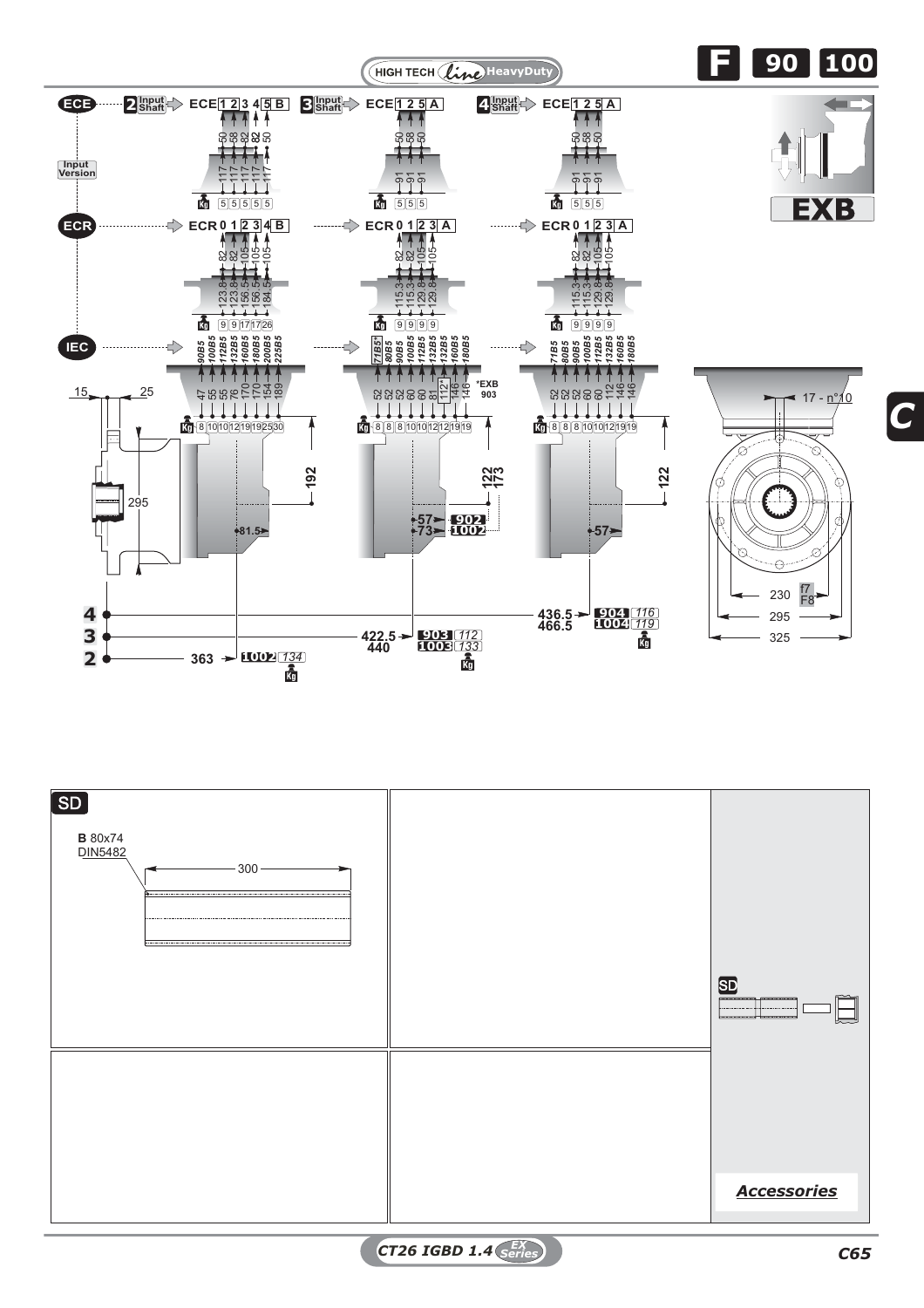



*C66 CT26 IGBD 1.4 EX Series*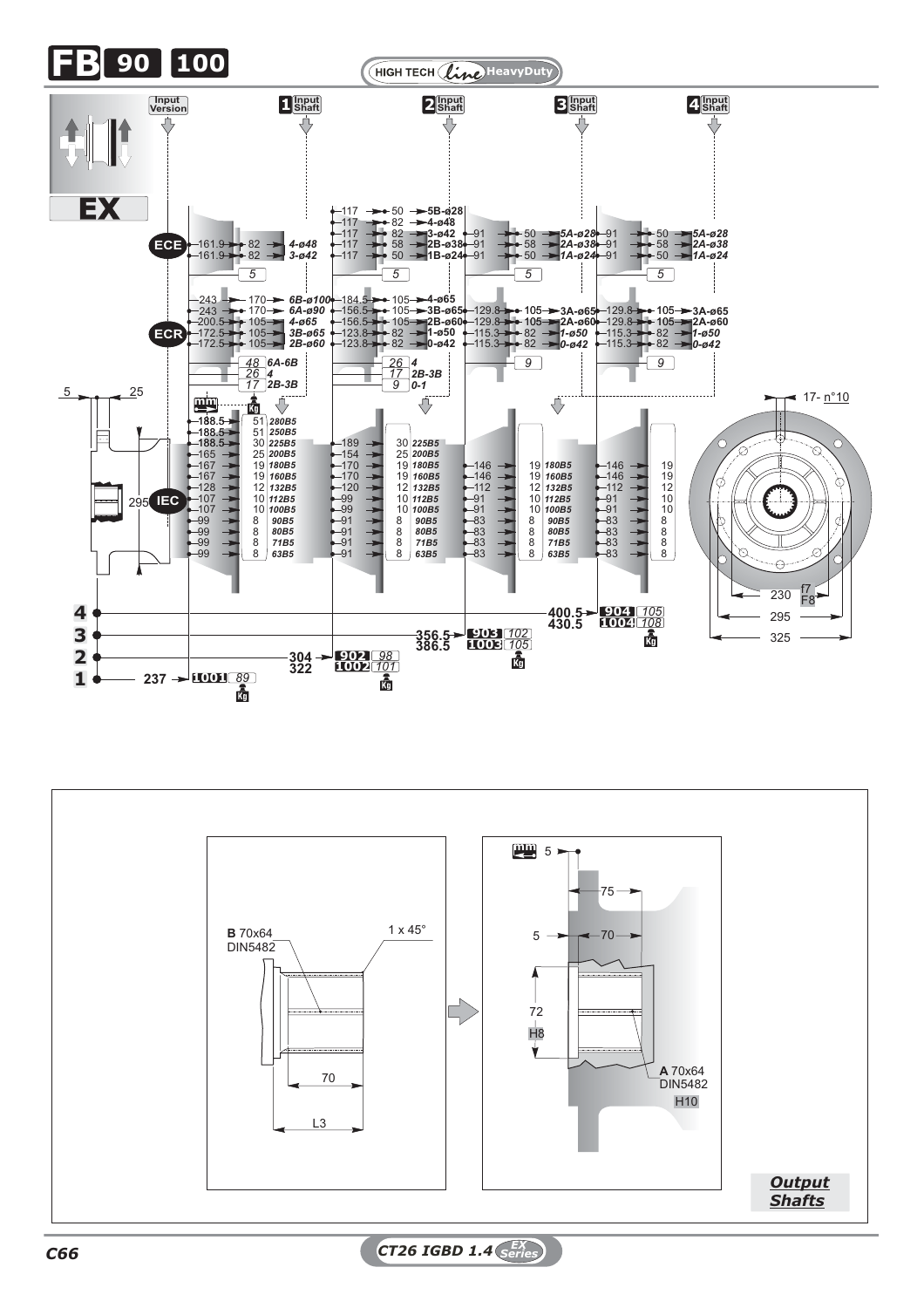



*CT26 IGBD 1.4 C67 EX Series*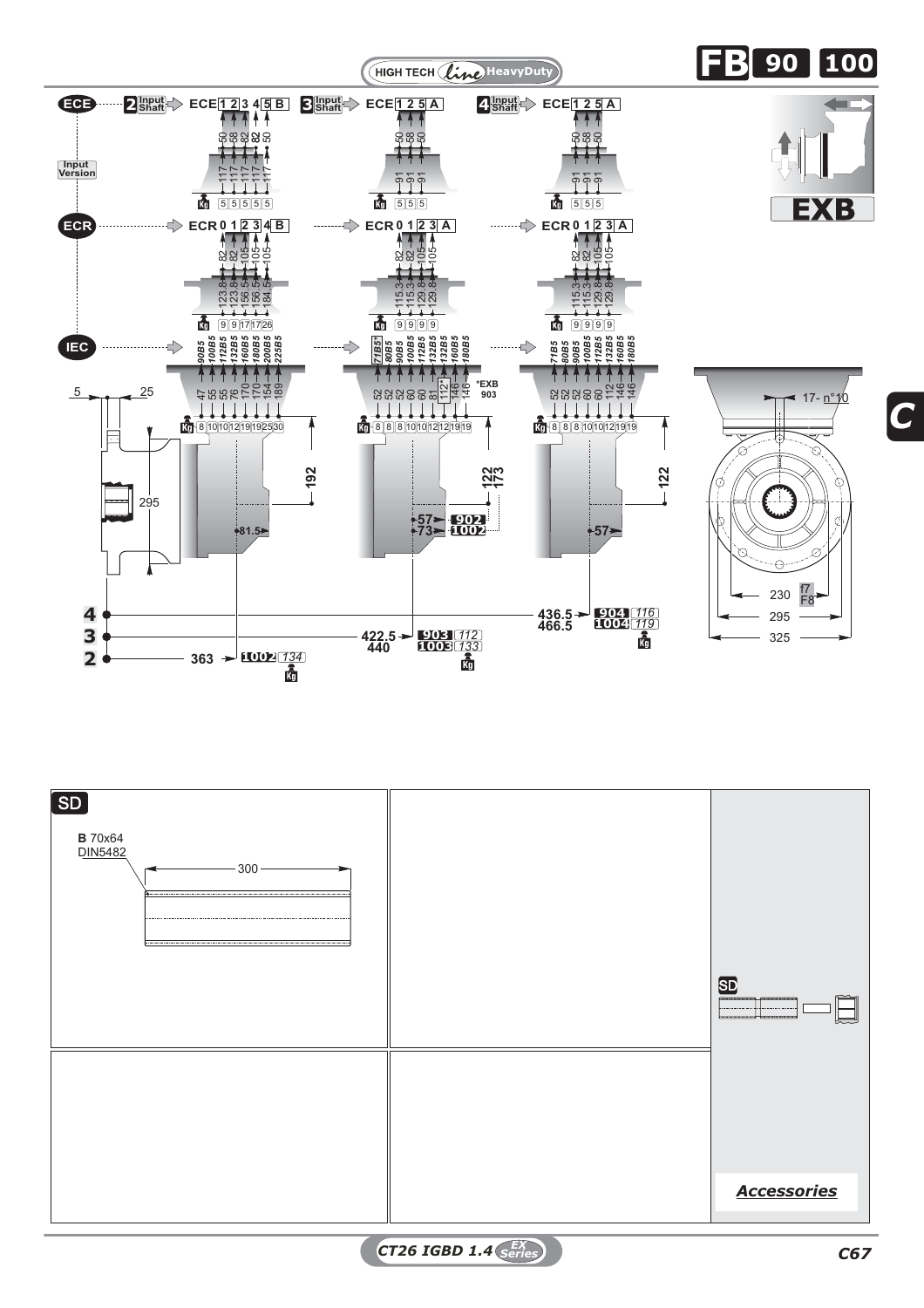

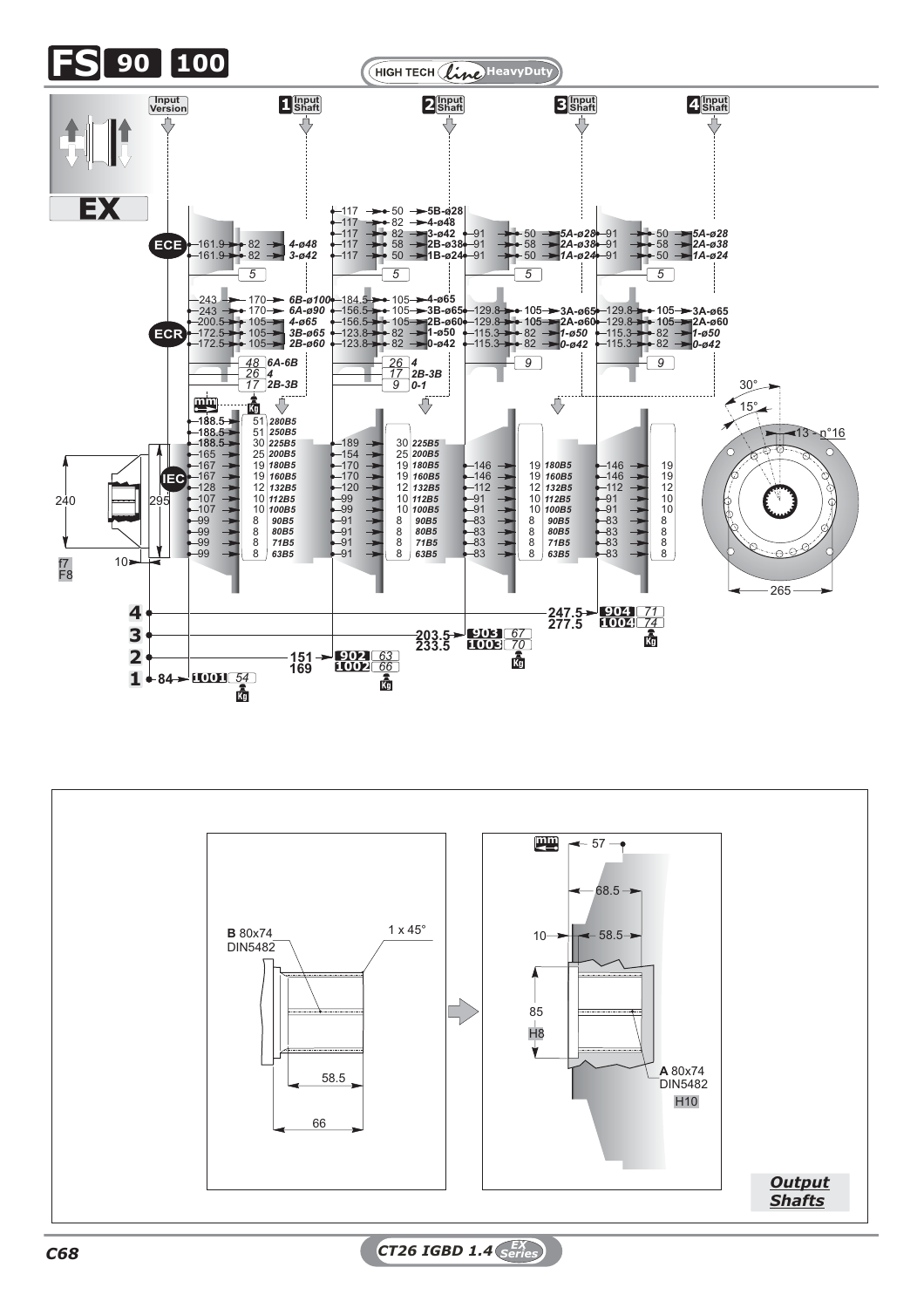

## *100B5 112B5 132B5 160B5 180B5 132B5* 112\* **\*EXB 903 EXB**

 $\frac{1}{2}$ <br>bar<br>bar exte<br>on disponibile **122 173 nicht verfügbarnon disponibile not available**

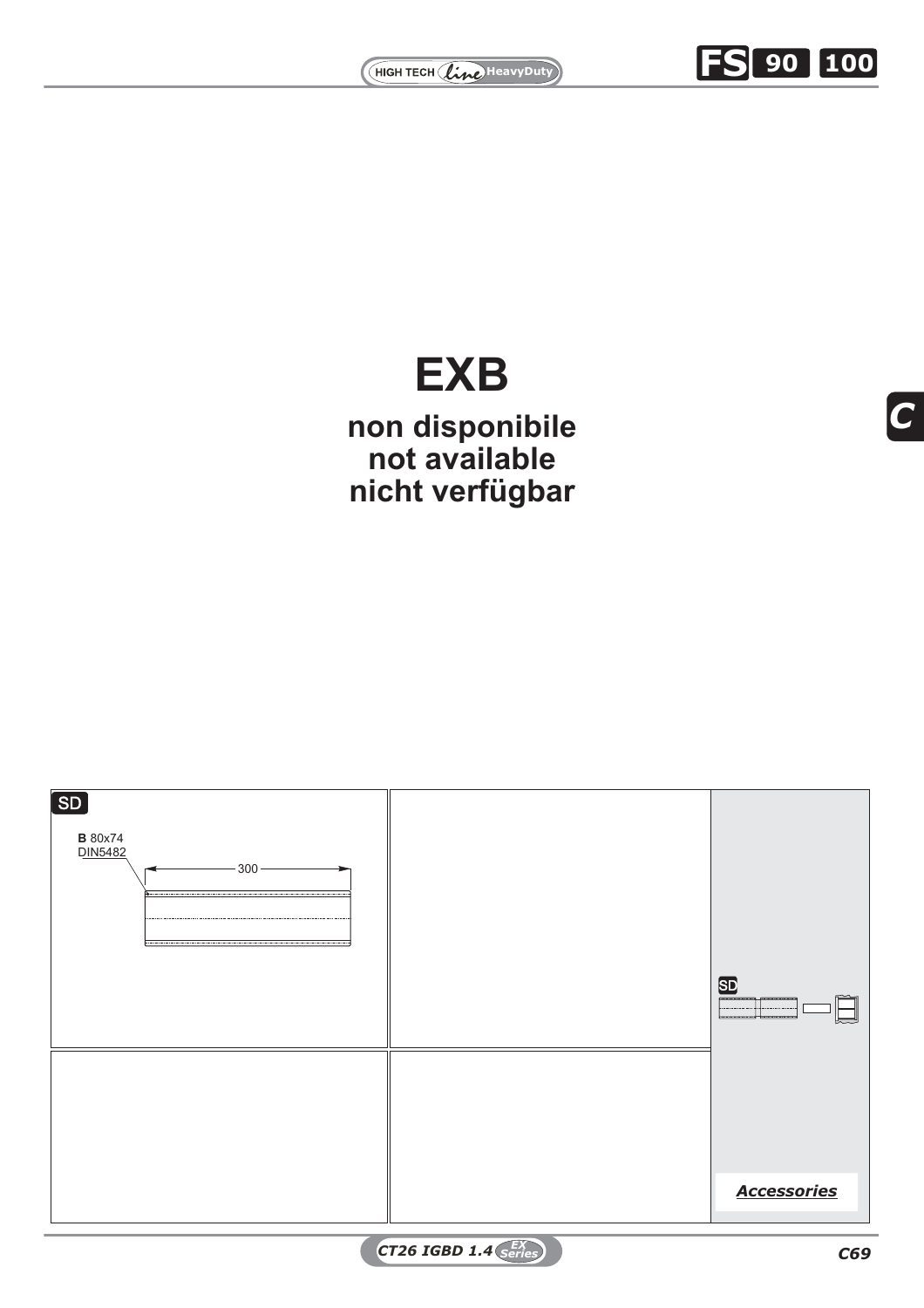

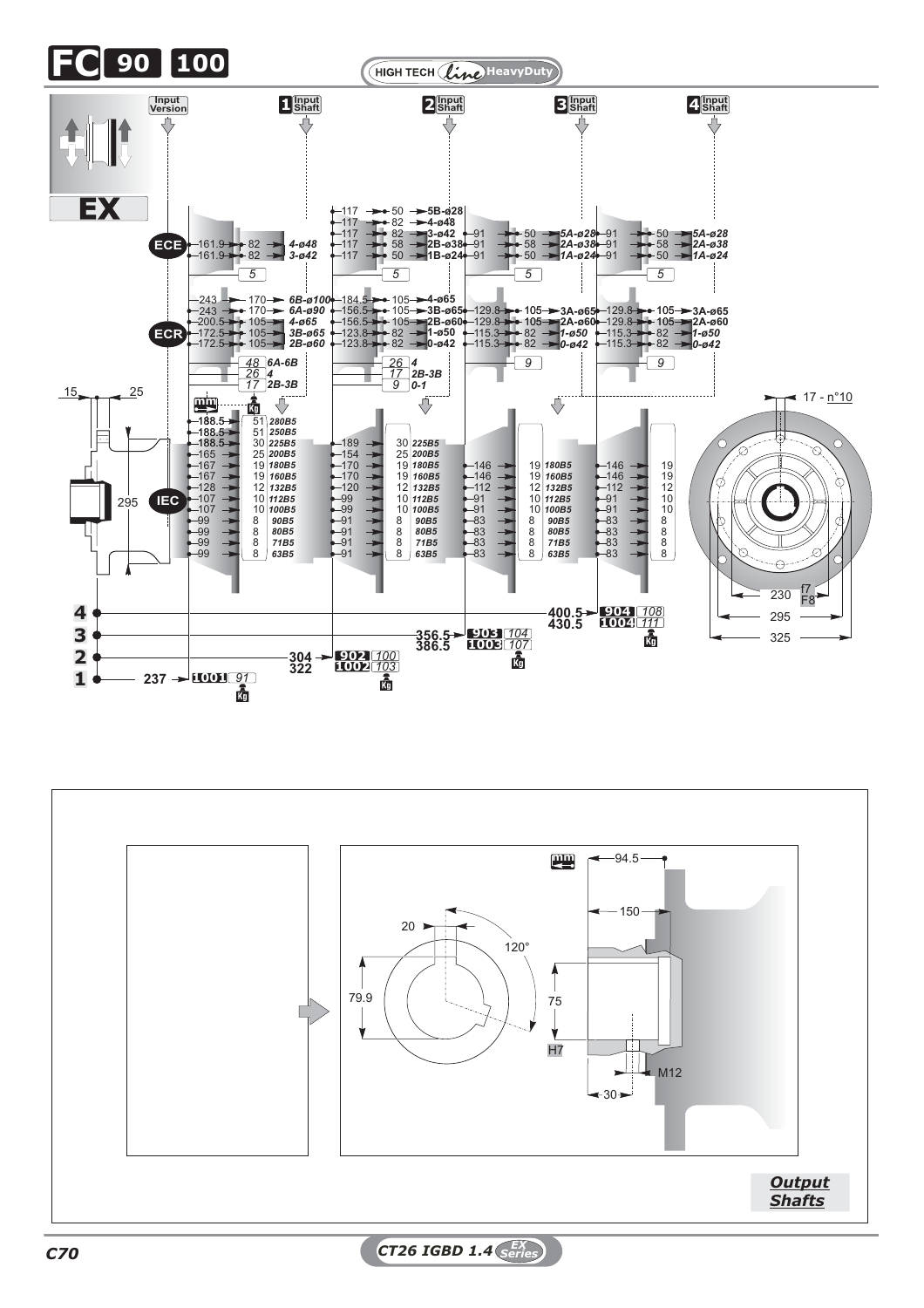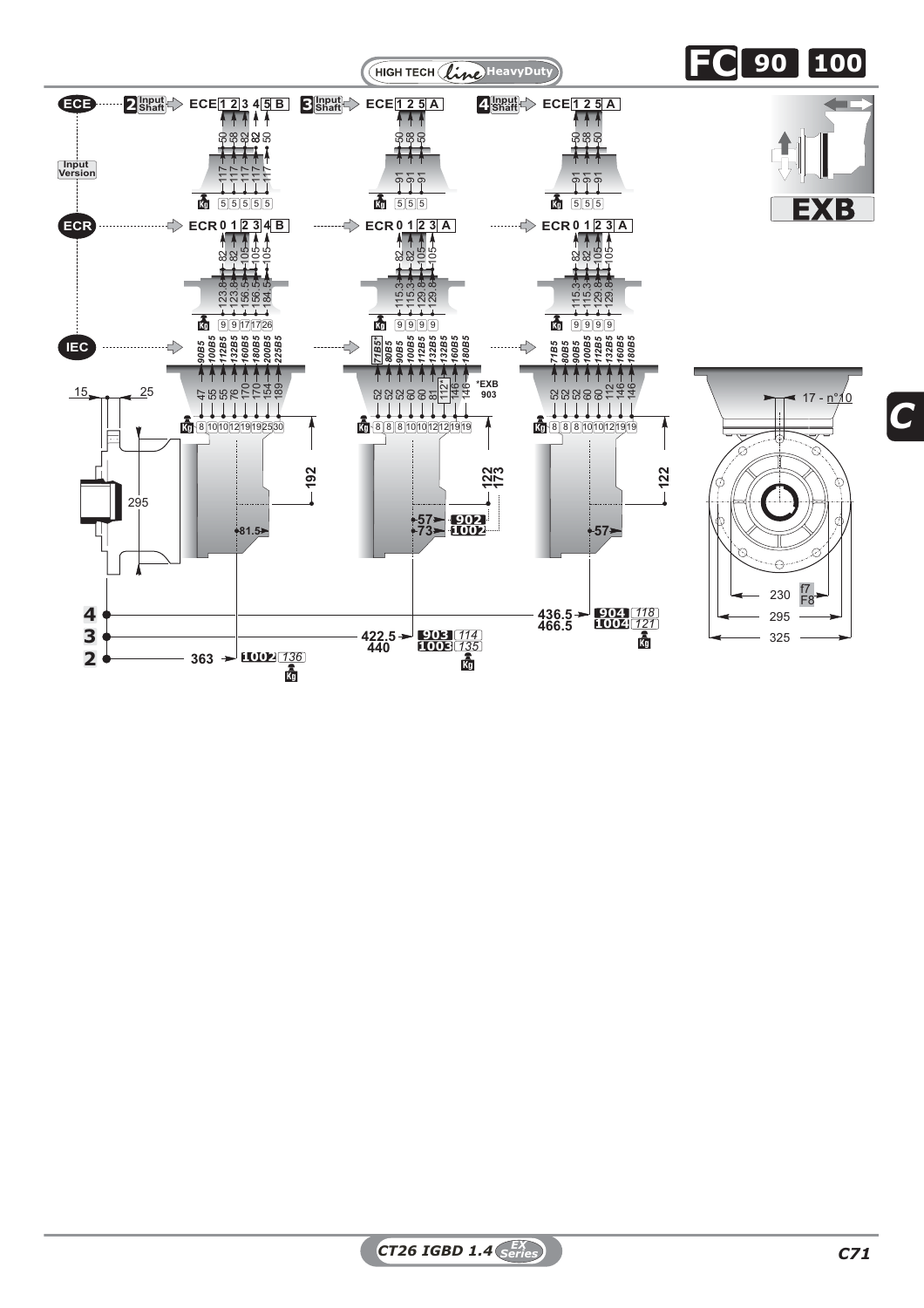

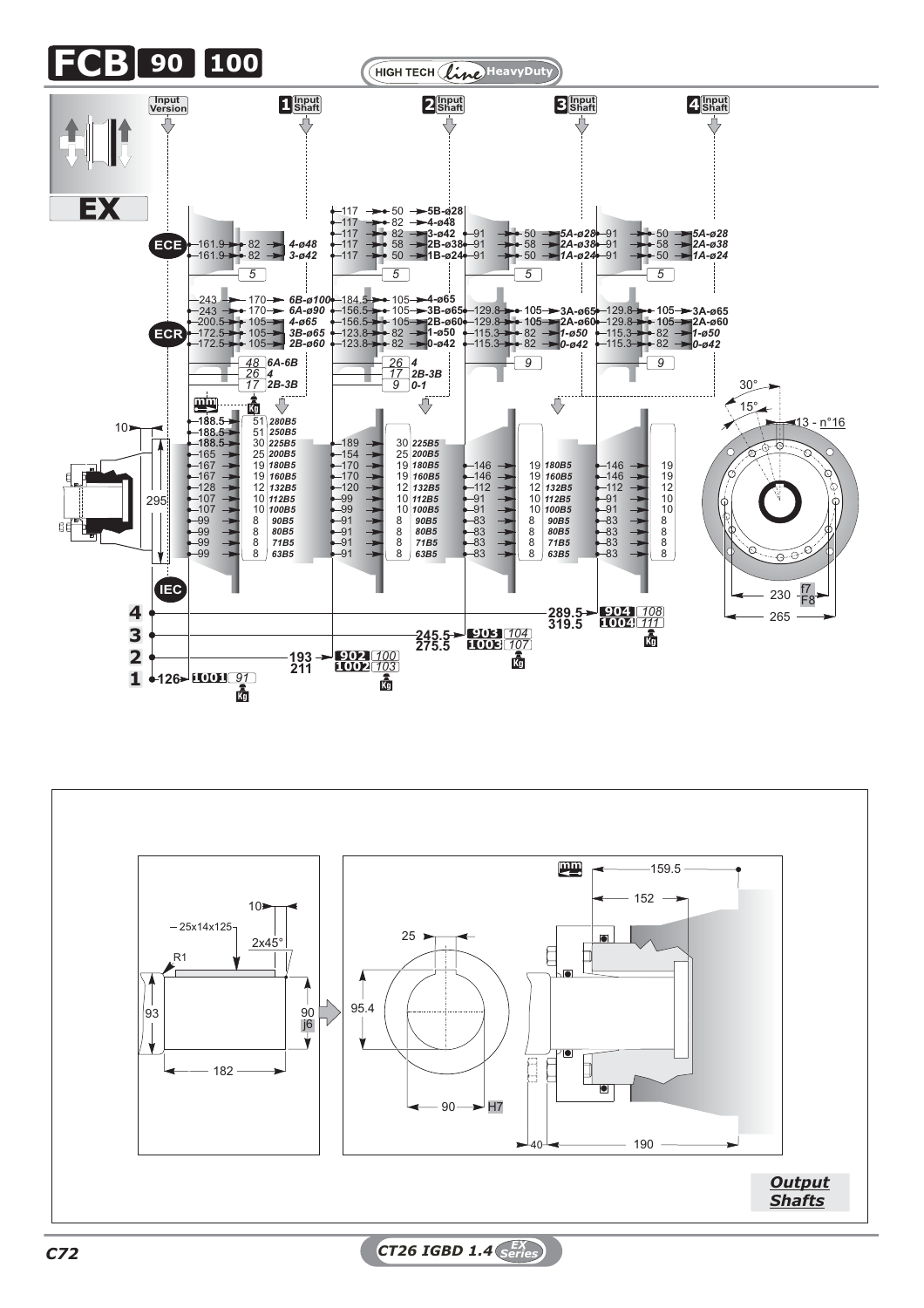



*C*

## *100B5 112B5 132B5 160B5 180B5 132B5* 112\* **\*EXB 903 EXB**

 $\mathbf{\hat{e}}$ <br>bar<br>**b EXPLORED STATES SERVICES 122 173 nicht verfügbarnot available**

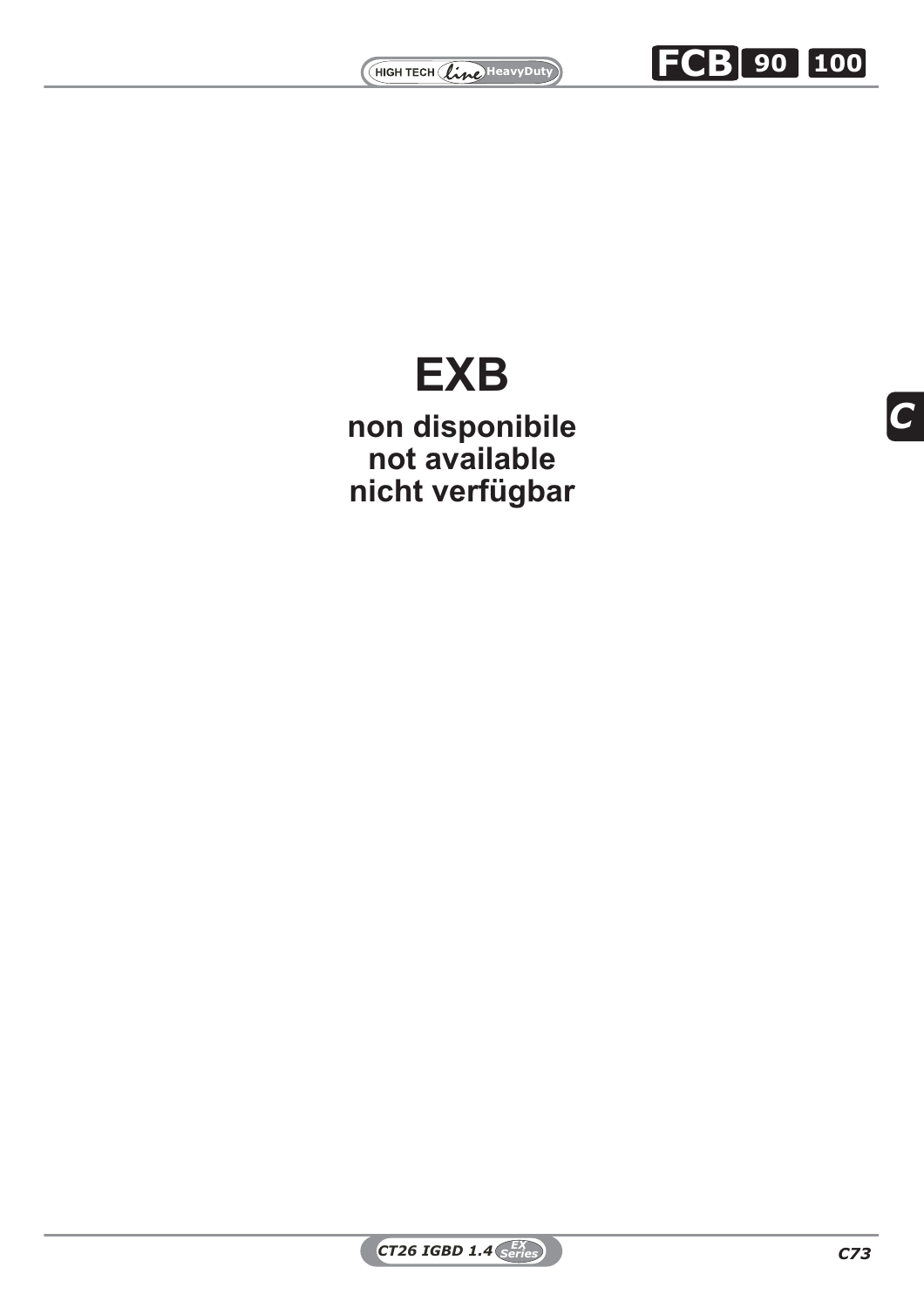



*C74 CT26 IGBD 1.4 EX Series*